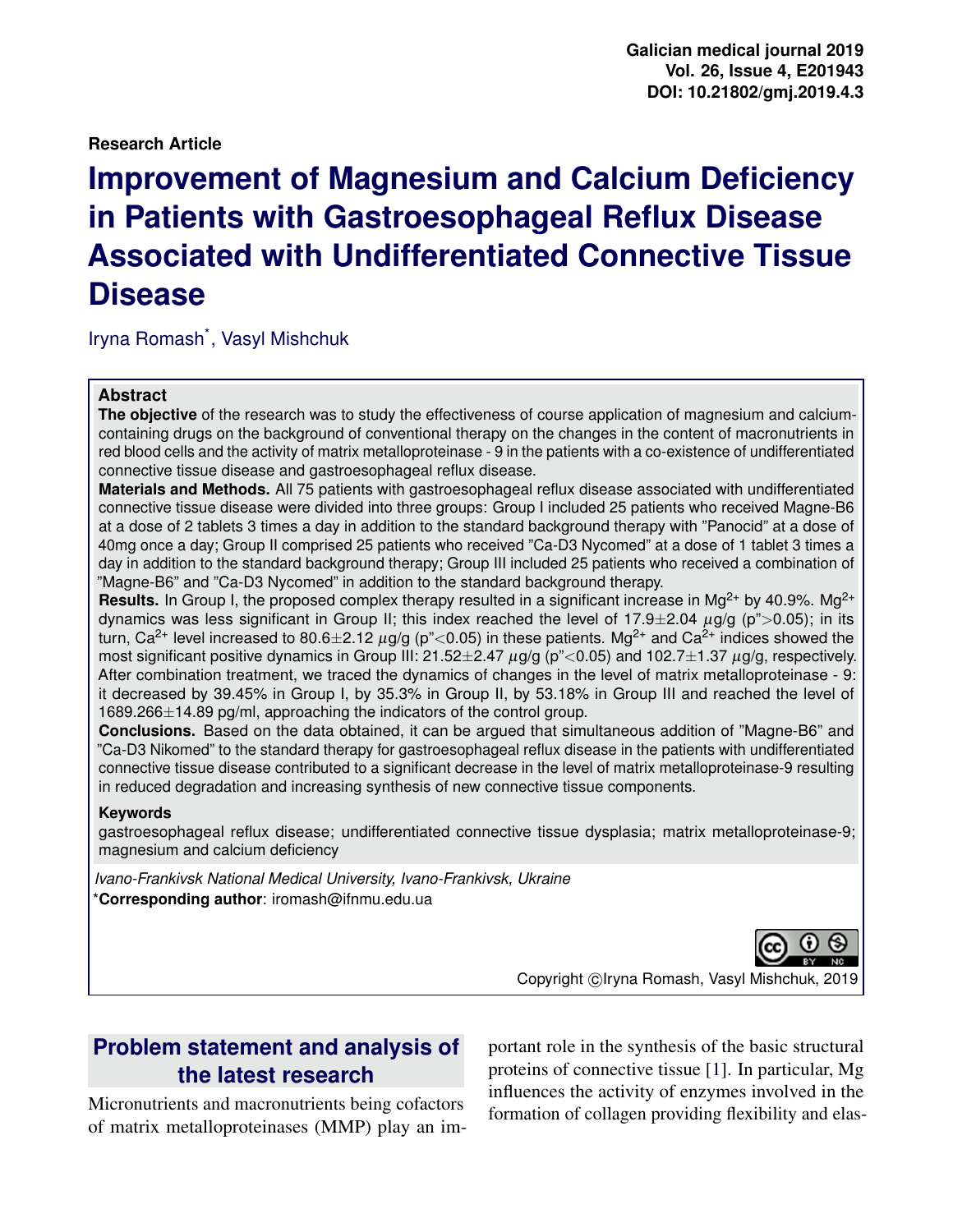#### **Improvement of Magnesium and Calcium Deficiency in Patients with Gastroesophageal Reflux Disease Associated with Undifferentiated Connective Tissue Disease — 2[/8](#page-7-0)**

ticity to the connective tissue matrix [\[2\]](#page-6-1). Pyridoxine is also very important for the metabolic support of connective tissue function and stimulation of collagen formation [\[3,](#page-6-2) [4\]](#page-6-3). Protein synthesis of connective tissue is slowed in case of both magnesium and pyridoxine deficiency [\[5\]](#page-6-4). Mg deficiency contributes to the increase in MMP activity and thus causes aggressive degradation of collagen fibers and loss of connective tissue strength. The abnormalities of tissue structure manifesting themselves as a decrease in the content of certain types of collagen or their ratio distortion are considered as connective tissue disease (CTD).

The probability of internal organ pathology increases in CTD. Gastrointestinal tract (GI) is one of the systems that are most often involved in the pathological process of undifferentiated connective tissue disease (UCTD), especially the esophagus. Cardiac insufficiency is one of UCTD manifestations and there is a direct relation between UCTD degree and the incidence of gastroesophageal reflux [\[6\]](#page-7-1). Over recent years, experimental works have also started to appear showing that magnesium deficiency may affect the development of gastroesophageal reflux disease (GERD). Smooth muscle contraction is known to underlie the regulation of vascular tone in general, and the balance of  $Ca^{2+}$ and  $Mg^{2+}$  ions [\[7\]](#page-7-2) provides post-epithelial protection of the mucous membrane maintaining adequate blood flow and trophism of the esophageal submucous membrane. Therefore, the imbalance and/or deficiency of these ions are capable of disrupting the processes of neuromuscular transmission and muscles contraction which, in its turn, manifests in the form of gastroesophageal (GER) and duodenogastric (DGR) refluxes [\[8\]](#page-7-3). Decrease in magnesium concentration in the body contributes to a severer course of GERD and reduction in the quality of life [\[9\]](#page-7-4).

The inhomogeneity of  $Mg^{2+}$  and  $Ca^{2+}$  distribution in different tissues of the body, its predominant content inside the cells complicate diagnose of their deficiency only by blood content. According to the literature data, a decrease in their content in blood serum occurs only in case of a clear deficiency of these ions. According to the scientific literature,

the determination of magnesium and calcium in red blood cells is more informative in comparison with their determination in blood serum [\[9,](#page-7-4) [10\]](#page-7-5).

Concurrently, the dynamics of  $Mg^{2+}$ ,  $Ca^{2+}$  levels and the activity of matrix metalloproteinases under the influence of magnesium and calciumcontaining drugs have not been studied in the patients with GERD associated with UCTD.

The objective of the research was to study the effectiveness of course application of magnesium and calcium-containing drugs on the background of conventional therapy on the changes in the content of macronutrients in red blood cells and the activity of matrix metalloproteinase-9 in the patients with a combination of UCTD and GERD.

## **1. Materials and Methods**

The research was conducted at the Therapeutic Department No 2 of Ivano-Frankivsk Central City Clinical Hospital (CCCH) and the University Clinic of the Ivano-Frankivsk National Medical University (IFNMU). The research included 120 patients. The study group consisted of 75 patients with GERD associated with UCTD. All the patients were divided into three subgroups depending on the proposed treatment regimen. The first group (Group I) included 25 patients who received Magne-B6 at a dose of 2 tablets 3 times a day in addition to the standard background therapy with Panocid at a dose of 40mg once a day. The second group (Group II) consisted of 25 patients who received Ca-D3 Nycomed at a dose of 1 tablet 3 times a day in addition to the standard background therapy. The third group (Group III) included 25 patients who received a combination of Magne-B6 and Ca-D3 Nycomed in addition to the standard background therapy. The control group consisted of 25 patients with GERD without UCTD symptoms. Twenty apparently healthy individuals were also examined.

The concentration of MMP-9 in blood serum was determined in all the examined subjects included into the research by the immune-enzyme method using Immuno Chem-2100 Microplate Reader with the use of the RayBiotech Human MMP-9 Ensyme Immunoassay Kit (USA) and was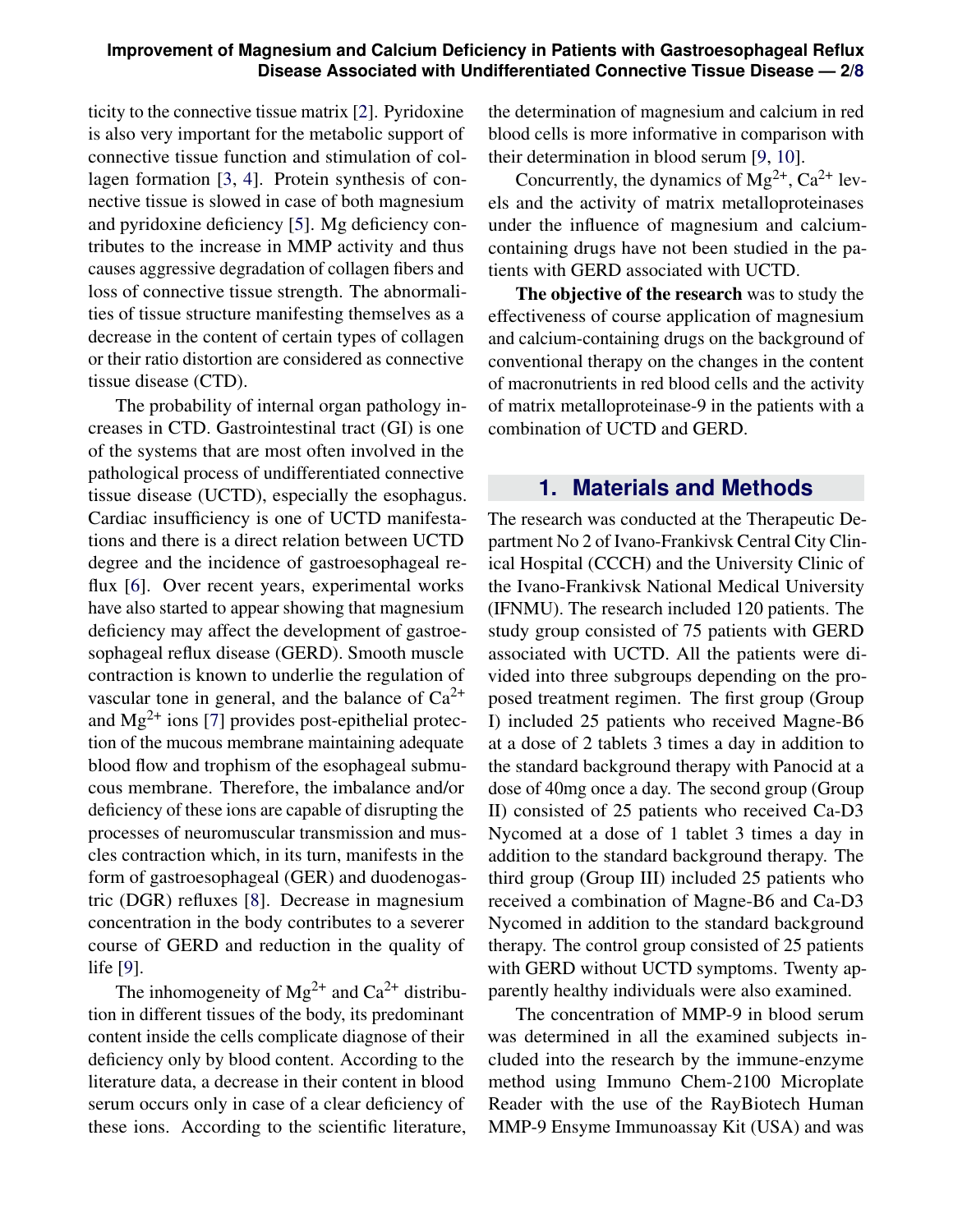stated in pg/ml. Atomic absorption spectrophotometry (AAS) was applied with the use of C-115PK instrument in order to study the content of  $Mg^{2+}$ and  $Ca^{2+}$  in the packed red blood cells. The method is based on the diffusion of a mineralized agent solution in air-acetylene flame and the measurement of the resonant absorption of atoms of the studied element. All examinations were performed before the treatment and 1 month after the treatment.

Statistical processing of the obtained results was performed using the STATISTICA 7.0. and the statistical package of the Microsoft Excel 2016 program. The significance of the obtained results was confirmed on the basis of the calculation of Student's coefficient. Correlation analysis was conducted according to Pearson correlation coefficient. The quantitative characteristics were described using arithmetic mean (M), standard error  $(\pm m)$ , and interquartile range: lower - higher quartile (LQ-HQ).

When working with patients, we adhered to the ethical principles of the Helsinki Declaration of World Medical Association adopted in 1964 (amended in 2000), the Charter of the Ukrainian Association for Bioethics and Good Clinical Practice (GCP) Standards (1992), in accordance with the requirements and standards of the CCI GCP (2002), the Model Regulations of the Ethics Committee approved by the Ministry of Health of Ukraine No 66 dated 13.02.2006. Before being included into the research, all the patients signed a voluntary informed consent to participate in the research and were fully aware of the methods and the scope of the research. The research was approved by the Bioethics Committee of the IFNMU.

## **2. Results**

The indices of magnesium and calcium content in the patients with GERD associated with UCTD before the treatment are presented in Table [1.](#page-3-0)

According to the data presented in Table [1,](#page-3-0)  $Mg^{2+}$ level in red blood cells was 1.3 times lower in the patients of the study group in comparison with the patients without comorbid pathology and 1.6 times lower as compared to healthy individuals ( $p^{\wedge} < 0.05$ ;  $p^*$ <0.05). The level of  $Ca^{2+}$  in red blood cells in the patients with GERD associated with UCTD was 1.68 times lower as compared to the patients, who were diagnosed with GERD without concomitant pathology and 1.8 times lower in comparison with healthy individuals ( $p^{\wedge}$ <0.05;  $p^*$ <0.05). MMP-9 content in such patients constituted  $3608.5 \pm 77.43$ ,  $1561.389 \pm 71.77$  and  $1442.84 \pm 87.80$  pg/ml on average, respectively ( $p^{\wedge}$ <0.05;  $p^*$ <0.05).

Therefore, the obtained data confirmed that magnesium and calcium deficiency was noted in case of GERD as an independent disease as well as in case of its combination with UCTD causing an increase in MMP-9 activity. Moreover, severer alteration of  $Mg^{2+}$  and  $Ca^{2+}$  levels and MMP-9 activity occurred in the patients with GERD associated with UCTD and required the inclusion of drugs capable of influencing the detected changes in the complex therapy for this comorbid condition.

The dynamics of  $Mg^{2+}$  and  $Ca^{2+}$  content in red blood cells under the influence of the proposed complex therapy is presented in Fig. [1](#page-3-1) and Fig. [2.](#page-4-0)

According to the data presented in Fig. [1,](#page-3-1) the inclusion of Magne-B6 in the conventional therapy in the patients of Group I promoted a more significant increase in  $Mg^{2+}$  in red blood cells by 40.9% from  $14.123 \pm 1.362 \mu$  g/g to  $19.4 \pm 1.239 \mu$  g/g, and it was higher by 1.45  $\mu$ g/g as compared to the control group, although it did not reach the level of healthy individuals.  $Ca^{2+}$  level in red blood cells did not change significantly in the patients of this group, although it increased to  $61.3 \pm 4.16 \mu$  g/g (Fig. [2\)](#page-4-0).  $Mg^{2+}$  dynamics was less significant in the patients of Group II, who received Ca-D3 Nycomed in addition to the background therapy; this index reached the level of  $17.9 \pm 2.04$   $\mu$ g/g (p">0.05). In its turn,  $Ca^{2+}$  level significantly increased to  $80.6\pm2.12 \mu$ g/g (p"<0.05) in these patients in comparison with the data before the treatment, but it still remained lower by 11.5% in comparison with the control group and by 18.9% as compared to healthy individuals.  $Mg^{2+}$  and  $Ca^{2+}$  indices showed the most significant positive dynamics in Group III, where Magne-B6 and Ca-D3 Nycomed were included in the background therapy. In particular, magnesium content reached  $21.52\pm2.47 \mu$ g/g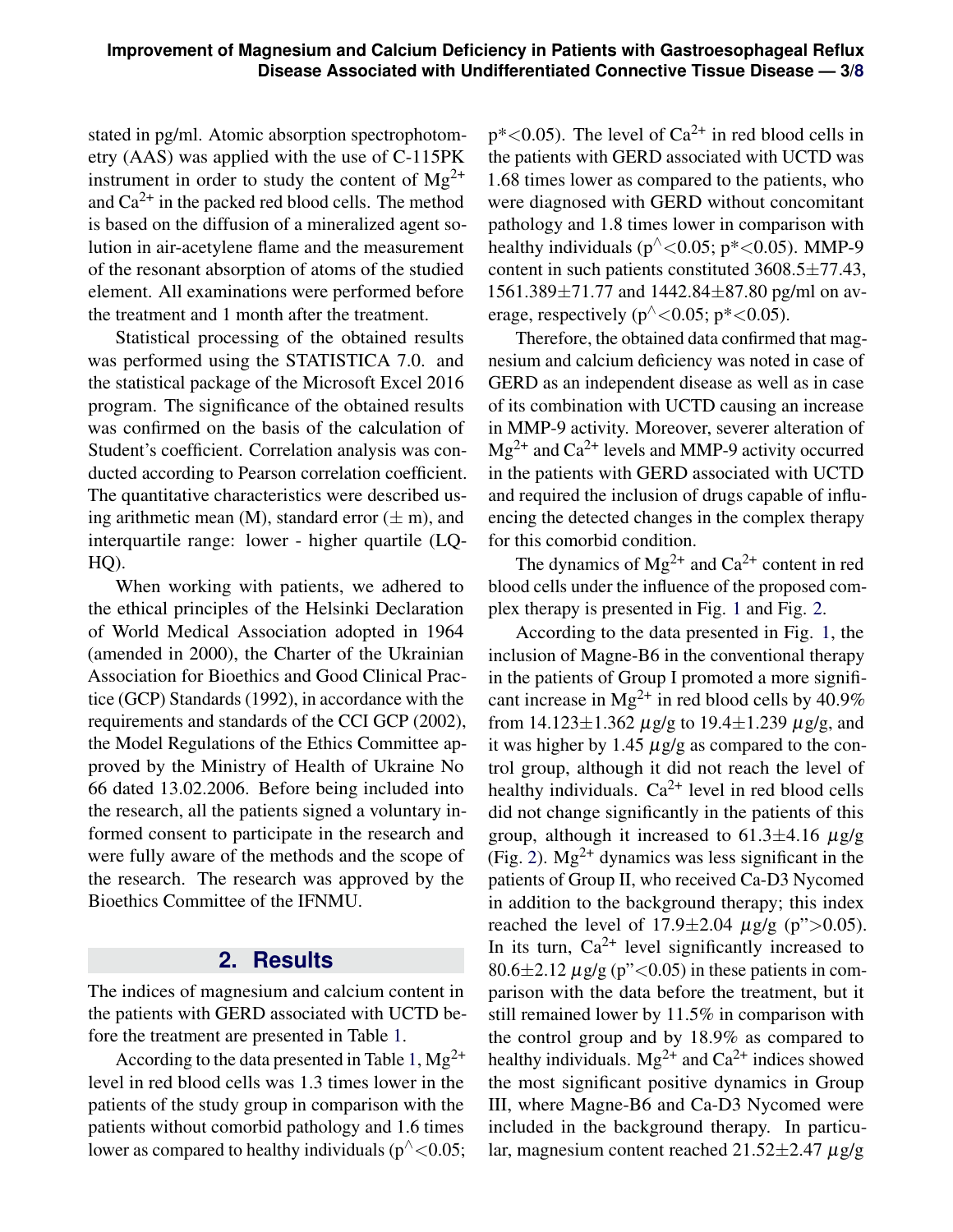### **Improvement of Magnesium and Calcium Deficiency in Patients with Gastroesophageal Reflux Disease Associated with Undifferentiated Connective Tissue Disease — 4[/8](#page-7-0)**

<span id="page-3-0"></span>**Table 1.**  $Mg^{2+}$  and  $Ca^{2+}$  content in red blood cells and MMP-9 in the blood plasma of the examined patients (M±m).

|                                               | Study group<br><b>GERD + UCTD</b> | Control group,<br>(GERD) | Healthy individuals, |
|-----------------------------------------------|-----------------------------------|--------------------------|----------------------|
|                                               | $n=75$                            | $n=25$                   | $n=20$               |
|                                               | before the treatment              |                          |                      |
| $\frac{Mg^{2+} (\mu g/g)}{Ca^{2+} (\mu g/g)}$ | $14.123 \pm 1.362^*$              | $18.450 \pm 1.419$       | $21.9 \pm 2.739$     |
|                                               | 53.323 $\pm$ 1.089* ^             | 89.862±0.789             | $99.5 \pm 0.189$     |
| $MMP-9$ pg/ml                                 | $3608.5 \pm 77.43**$              | 1561.389±71.77           | 1442.84±87.80        |

*Notes:*

 $-$  ( $p$ <0.05) the data are reliable in comparison with the indices of healthy individuals;

<span id="page-3-1"></span> $\gamma$  – (p<0.05) the data are reliable in comparison with the control group.





*Note:* " $-$  ( $p$ <0.05) the data are reliable with regard to the indices before and after the treatment.

increasing by 1.16 times as compared to the control group and approaching the indices of group with healthy individuals ( $p''<0.05$ ). Ca<sup>2+</sup> index also increased by 1.9 times on average reaching  $102.7 \pm 1.37 \mu$ g/g. This index increased by 12.5% on average in comparison with the control group and almost reached the indices of group with healthy individuals ( $p^{\prime\prime}$ <0.05).

The initial data on the level of MMP-9 in the patients with UCTD and GERD as well as GERD as an independent pathology before the inclusion in the treatment are presented in Fig. [3.](#page-5-0) According to the presented data, MMP-9 concentration in the patients with combined pathology was 2.5 times higher than in healthy individuals and 1.9 times higher in comparison with the patients with GERD without connective tissue lesions. While MMP-9 level in healthy individuals ranged from 1442.84±87.80, Me of this index constituted 3399.283 among the patients with comorbid pathol-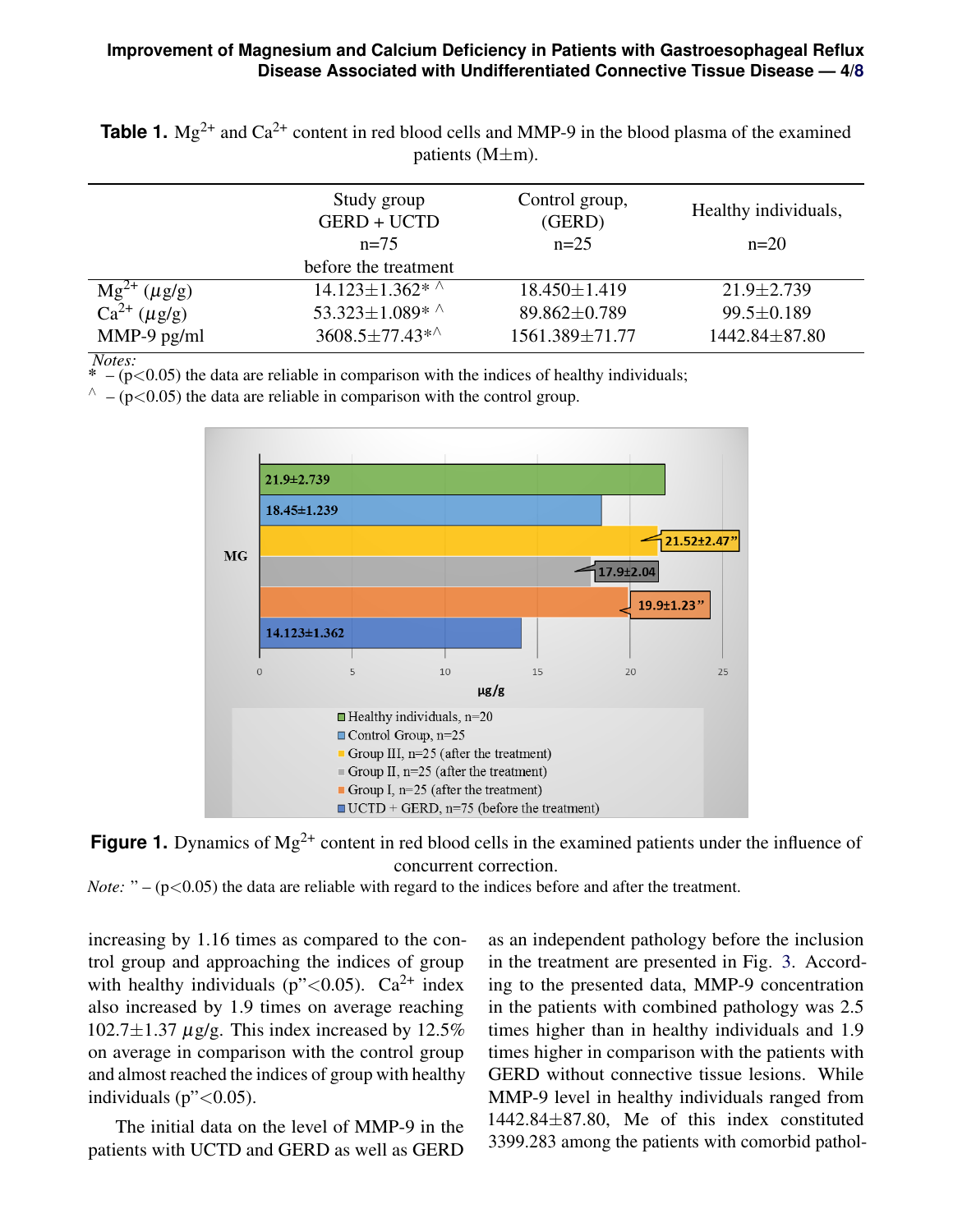<span id="page-4-0"></span>

**Figure 2.** Dynamics of  $Ca^{2+}$  content in red blood cells in the examined patients under the influence of corrective treatment.

*Note:* " $-$  ( $p$ <0.05) the data are reliable with regard to the indices before and after the treatment.

ogy; Mo was 3091.61 with interquartile range (LQ-HQ) constituting 3081.201-4039.798 pg/ml. Me was 1561.389; Mo constituted 1602.151; LQ-HQ=1014.925-1973.303 in the group of the patients with GERD without connective tissue lesions.

A correlation analysis before the treatment found the existence of a strong negative relations between MMP-9 levels and Mg concentration and MMP-9 and Ca in red blood cells. This confirmed the data that  $Mg^{2+}$  deficiency led to an increase in MMP-9 collagenase activity [\[11,](#page-7-6) [12\]](#page-7-7).

We monitored the dynamics of changes in MMP-9 level after the provided combination treatment with the inclusion of the methods of trace element metabolism correction in the background therapy (Table [2,](#page-6-5) Fig. [4\)](#page-5-1). The average value of this index in the patients of Group I decreased by 39.45% in comparison with the initial data reaching 2184.835 $\pm$ 36.12 pg/ml (p"<0.05) and remaining 1.3 times higher in comparison with the same index of the control group and 1.5 times higher than the average value of this index in healthy individuals (Fig. [4\)](#page-5-1). The average value of MMP-9 in the patients of Group II decreased by 35.3% as compared

to the initial data and reached 2335.018±27.34 pg/ml  $(p^{\prime\prime} < 0.05)$ . According to the presented data, the improvement of  $Mg^{2+}$  deficiency reduced MMP-9 concentration by 4.16% more on average in comparison with the introduction of  $Ca^{2+}$ . MMP-9 level decreased by 53.18% in comparison with the initial data and amounted to  $1689.266 \pm 14.89$  pg/ml with an interquartile range of 1483.781-1990.542 approaching the level of the control group in the patients of Group III who underwent the improvement of  $Mg^{2+}$  and  $Ca^{2+}$  levels alongside with the standard background therapy. Thus, according to the obtained data, it can be argued that simultaneous inclusion of both drugs in the standard therapy for GERD in the patients with UCTD had a more significant effect on MMP-9 index.

## **3. Discussion**

The results of the research indicated that GERD as an independent disease and in combination with UCTD manifests as diselementosis thereby increasing the activity of MMP-9. Moreover, more significant abnormalities of  $Mg^{2+}$  and  $Ca^{2+}$  levels in red blood cells and MMP-9 activity were noted in comorbidity requiring the inclusion of the drugs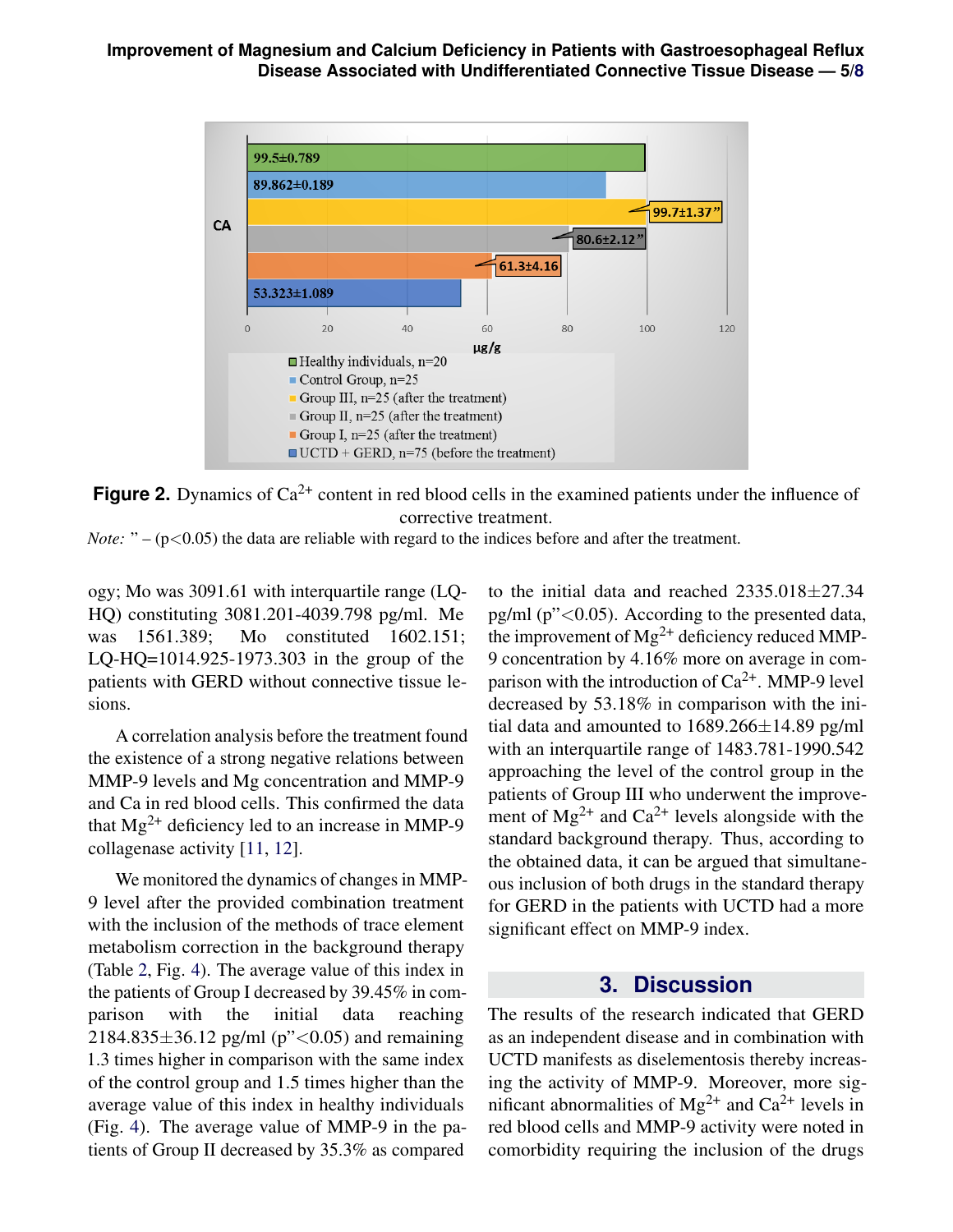<span id="page-5-0"></span>**Improvement of Magnesium and Calcium Deficiency in Patients with Gastroesophageal Reflux Disease Associated with Undifferentiated Connective Tissue Disease — 6[/8](#page-7-0)**



**Figure 3.** MMP-9 level in the patients before the treatment.

#### *Notes:*

<span id="page-5-1"></span> $* - (p<0.05)$  the data are reliable in comparison with the indices of healthy individuals;  $\wedge$  – (p<0.05) the data are reliable between the study groups.



**Figure 4.** Interquartile ranges of MMP-9 in the examined patients after the treatment. *Note:* "– (p<0.05) the data are reliable with regard to the indices before and after the treatment.

capable of influencing changes detected in combination therapy for such comorbidity. The obtained data were consistent with the results obtained by other authors [\[13,](#page-7-8) [14\]](#page-7-9). According to the research of G.I. Nechaeva and co-authors [\[5\]](#page-6-4), magnesium deficiency was noted in 47.84% of the patients and calcium deficiency was detected in 64.1% of the patients with connective tissue disease.  $Mg^{2+}$  deficiency leads to an increase in MMP-9 collagenase

activity, and according to the scientific data, it accelerates the degradation of the structural components of intracellular matrix, primarily collagen. This effect is apparently related to the inhibitory effect of magnesium ions on MMP by competitive binding of divalent cations in their active center. According to Ahvazi B. (2004) et al., insufficient content of  $Mg^{2+}$  in the body alongside with the increased expression of collagenases reduces the activity of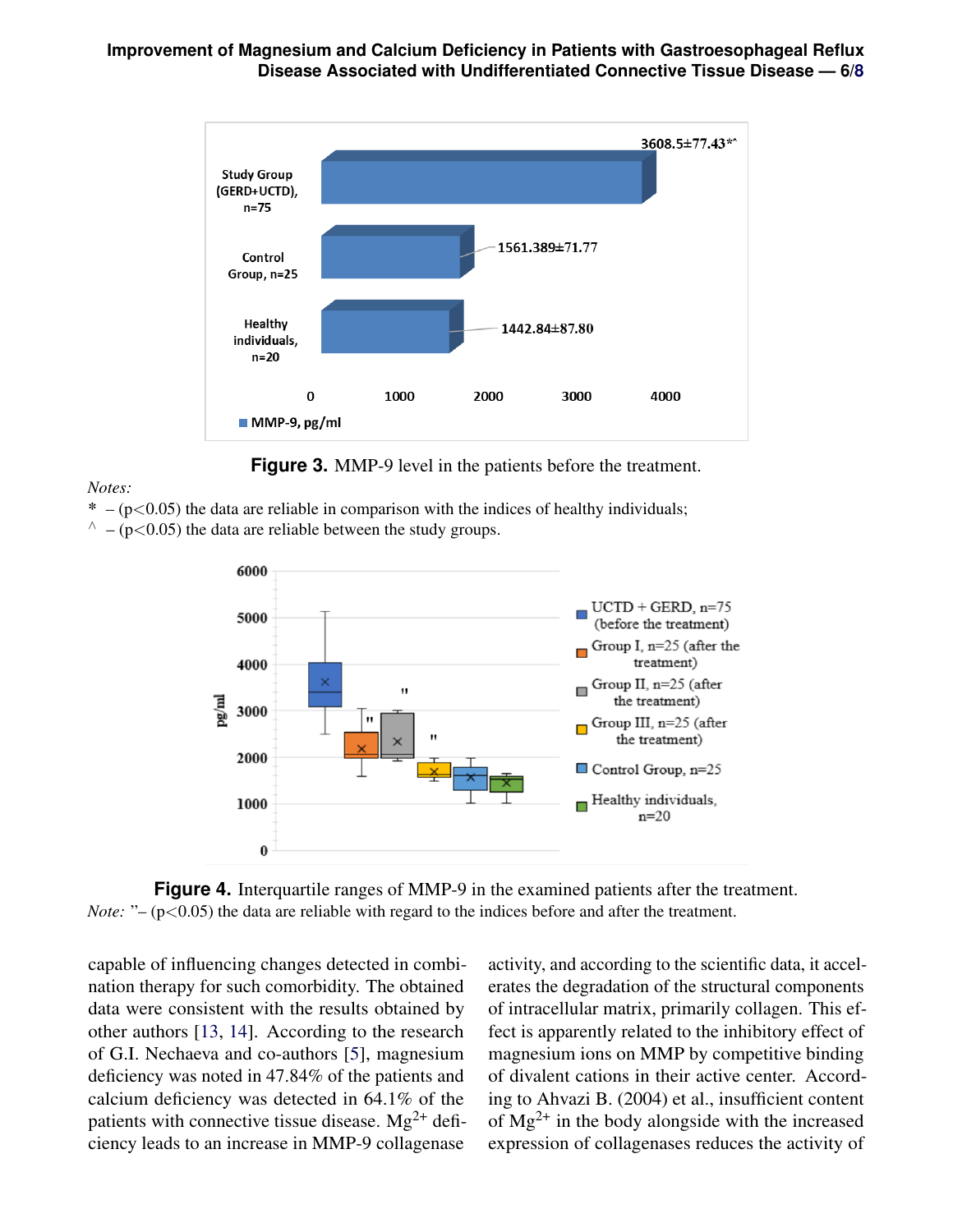|                                      | $MMP-9$ (pg/ml)        |          |                   |
|--------------------------------------|------------------------|----------|-------------------|
| The examined group                   | $Me+m$                 | Mo       | LQ-HQ             |
| Before the treatment, n=75           | $3608.5 \pm 77.43$     | 3399.283 | 2501.5-5132.402   |
| Group I, $n=25$                      | 2184.835±36.12"        | 2067.887 | 1590.203-3039.798 |
| After the treatment Group II, $n=25$ | 2335.018±27.34"        | 2067.887 | 1927.092-2998.601 |
| Group III, $n=25$                    | $1689.266 \pm 14.89$ " | 1627.092 | 1483.781-1990.542 |
| Control group, $n=25$                | 1561.389±71.77         | 1602.151 | 1014.925-1973.303 |
| Healthy individuals, $n=20$          | 1442.84±87.80          | 1590.203 | 1014.925-1655.609 |

<span id="page-6-5"></span>**Table 2.** Influence of combination therapy with the inclusion of magnesium and calcium on MMP-9 level.

*Note:* " $-(p<0.05)$  the data are reliable with regard to the indices before and after the treatment.

elastase leading to an increase in the concentration of flexible elastin fibers.  $Ca^{2+}$  has a significant effect on elastin fibers as well; its sufficient level helps stabilize microfibril structure. Elastin chains are joined by transglutaminase activated by  $Ca^{2+}$ and inhibited by  $Mg^{2+}$  [\[11,](#page-7-6) [12\]](#page-7-7).  $Mg^{2+}$  can inhibit copper-dependent lysyl oxidase (LOX). Therefore, the occurrence of "pathological" lateral sutures of collagen and elastin chains is possible in case of  $Mg^{2+}$  deficiency resulting in connective tissue granularization in case of increased MMP activity. Thus, the most likely scheme of  $Mg^{2+}$  and  $Ca^{2+}$  deficiency to influence the connective tissue is to enhance the destruction of collagen and elastin fibers as well as to break the bond between them. Therefore, the prevention of appearing new lateral sutures requires special attention by providing a sufficient concentration of  $Mg^{2+}$  and  $Ca^{2+}$  in the body since the suture appearance leads to an emergence of pathological connective tissue, whereas the sufficient concentration of  $Mg^{2+}$  and  $Ca^{2+}$  decreases the activity of PPM-9, degradation, and increases the synthesis of new collagen molecules, which was confirmed in our research.

## **4. Conclusions**

Based on the data obtained, it can be argued that simultaneous addition of "Magne-B6" and "Ca-D3 Nikomed" to the standard therapy for gastroesophageal reflux disease in the patients with NDST contributed to a significant decrease in the level of MMP-9 resulting in reduced degradation

and increasing synthesis of new connective tissue components.

## **References**

- <span id="page-6-0"></span>[1] Shilov AM, Melnik MV, Sviridova AYu. Displaziya soyedinitelnoy tkani i defitsit magniya. Farmateka. 2010; 20(213): 35-38.
- <span id="page-6-1"></span>[2] Blancquaert L, Vervaet C, Derave W. Predicting and Testing Bioavailability of Magnesium Supplements. Nutrients. 2019;11(7):E1663. DOI: [https:](https://doi.org/10.3390/nu11071663) [//doi.org/10.3390/nu11071663](https://doi.org/10.3390/nu11071663) [PMid:31330811 PMCid:PMC6683096]
- <span id="page-6-2"></span>[3] Faizullin OV, Bezkrovna KS, Shulga LI. Functional interaction of the elemental balance in the human body and the digestive system. Zb. nauk. prats spivrobit. NMAPO imeni P. L. Shupyka. 2019;33:63-73. [Published in Ukrainian].
- <span id="page-6-3"></span>[4] Prudenko MYu, Bodnia AA, Yarmysh NV. Biolohichna rol kaltsiiu ta tsynku v rehuliatsii funktsii y rozvytku zakhvoriuvan systemy travlennia. Aktualnyye problemy eksperimentalnoy i klinicheskoy biokhimiyi: materialy VI Mezhvuz. nauch.-prakt. konf. s mezhdunar uchastiyem. Kharkiv: KhNMU; c2017. 91-92.
- <span id="page-6-4"></span><sup>[5]</sup> Nechayeva GI, Drokina OV, Druk IV et al. Main approaches in treatment of patients with